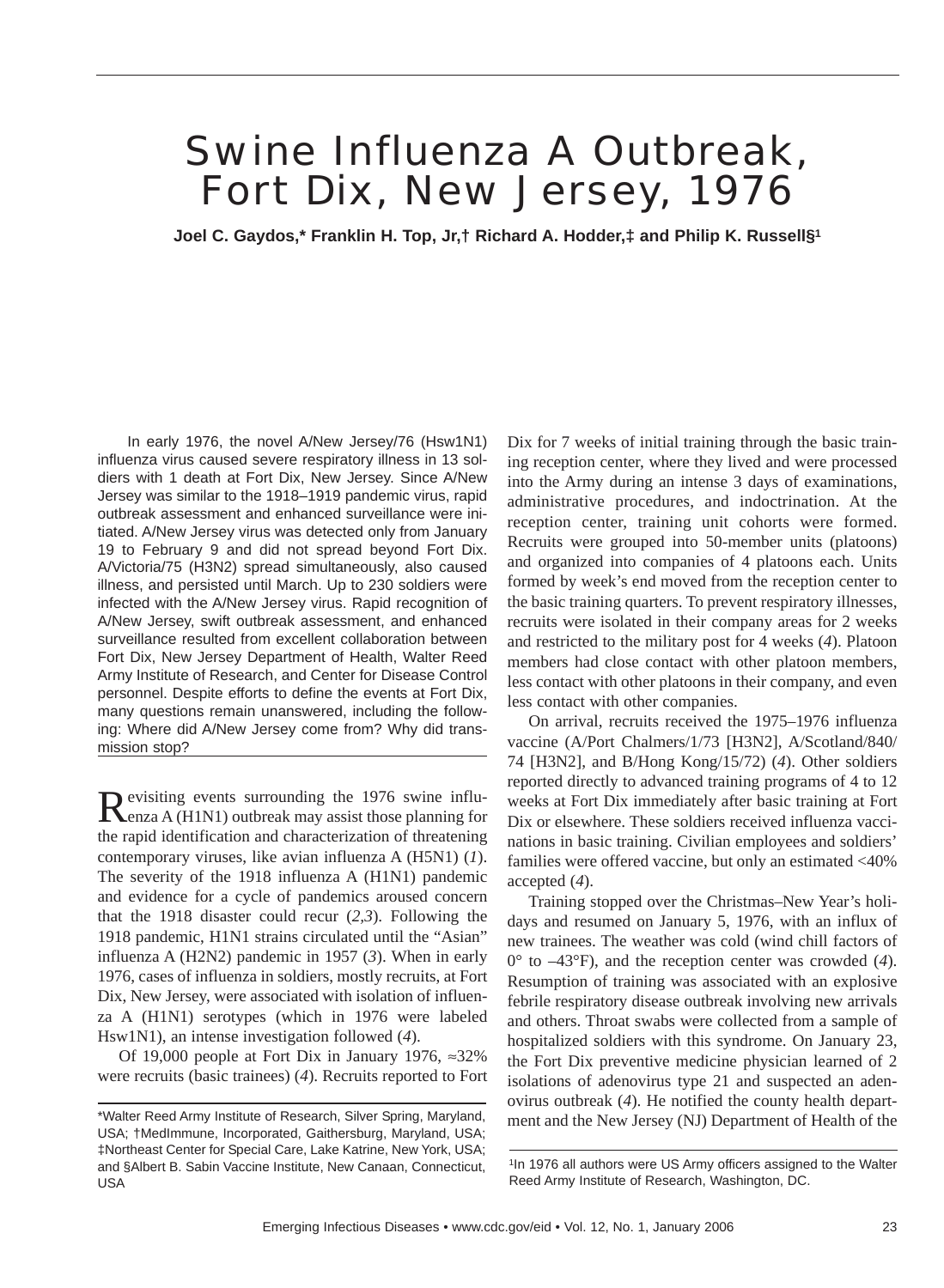#### INFLUENZA HISTORY

outbreak (*4*). On January 28, an NJ Department of Health official consulted with the military physician and suggested that the explosive, widespread outbreak could be influenza (*4*). Over the next 2 days, 19 specimens were delivered to the state laboratory and 7 A/Victoria-like viruses and 3 unknown hemagglutinating agents were identified (*4*). Specimens were flown to the Center for Disease Control (CDC), Atlanta, Georgia, on February 6, where a fourth unknown agent was found (*4*).

On February 2, Fort Dix and NJ Department of Health personnel arranged for virologic studies of deaths possibly caused by influenza (*4*). Tracheal swabs taken on February 5 from a recruit who died on February 4 yielded a fifth unknown agent on February 9. By February 10, laboratory evidence had confirmed that a novel influenza strain was circulating at Fort Dix and that 2 different influenza strains were causing disease. By February 13, all 5 unknown strains were identified as swine influenza A (Hsw1N1). The possibility of laboratory contamination was evaluated (*4*). No known swine influenza A strains were present in the NJ Department of Health Virus Laboratory before the Fort Dix outbreak. Additionally, all unknown Fort Dix viruses were independently isolated from original specimens at CDC and the Walter Reed Army Institute of Research (WRAIR), Washington, DC. Also, 2 patients with novel virus isolates had convalescent-phase, homologous, hemagglutination-inhibition (HAI) antibody titers of 1:40–1:80, consistent with recent infections. The new influenza strain had been independently identified in 3 different laboratories and supporting serologic evidence developed within 15 days after the original specimens were collected (Table) (*4*).

## **Swine Influenza A Viruses**

The swine influenza A (Hsw1N1) viruses from Fort Dix soldiers were studied at CDC (*5,6*). The novel virus was named A/New Jersey/76 (Hsw1N1). Initially, HAI serologic studies of Fort Dix populations were performed at WRAIR by using inactivated A/Mayo Clinic/103/74 (Hsw1N1) antigen from CDC (*7*). The A/Mayo Clinic virus was recovered in 1974 from lung tissue obtained at autopsy from a man with Hodgkin disease who lived on a

| Table. Key events in the swine influenza A (Hsw1N1) outbreak, Fort Dix, NJ |                                                                                                                                                                                                                                                                                                                                                                                                                                                                                                                                                   |
|----------------------------------------------------------------------------|---------------------------------------------------------------------------------------------------------------------------------------------------------------------------------------------------------------------------------------------------------------------------------------------------------------------------------------------------------------------------------------------------------------------------------------------------------------------------------------------------------------------------------------------------|
| Date (1976)                                                                | Event                                                                                                                                                                                                                                                                                                                                                                                                                                                                                                                                             |
| January 5                                                                  | Outbreak of acute respiratory disease following influx of new recruit trainees (4).                                                                                                                                                                                                                                                                                                                                                                                                                                                               |
| January 19                                                                 | Earliest hospitalization of Fort Dix soldier with acute respiratory disease attributed to swine influenza A (Hsw1N1)<br>(identified retrospectively by serologic tests) (7.14)                                                                                                                                                                                                                                                                                                                                                                    |
| January 21                                                                 | Influenza A/Victoria (H3N2) identified away from Fort Dix in NJ civilians $(4)$                                                                                                                                                                                                                                                                                                                                                                                                                                                                   |
| January 23                                                                 | Adenovirus type 21 isolated from soldiers ill with respiratory disease: Fort Dix reported outbreak to local and state<br>health departments (4)                                                                                                                                                                                                                                                                                                                                                                                                   |
| January 28                                                                 | NJ Department of Health (DoH) suggested Fort Dix outbreak may be due to influenza and offered to process<br>specimens for virus isolation $(4)$                                                                                                                                                                                                                                                                                                                                                                                                   |
| January 29-30                                                              | 19 specimens sent to NJ Department of Health in 2 shipments (4)                                                                                                                                                                                                                                                                                                                                                                                                                                                                                   |
| February 2-3                                                               | NJ DoH identified 4 isolates of H3N2-like viruses and 2 unknown hemagglutinating agents in 8 specimens sent on<br>January 29. Fort Dix and NJ DoH arranged for study of deaths possibly due to influenza. NJ DoH identified 3<br>H3N2-like viruses and third unknown hemagglutinating agent in 11 specimens sent on January 30 $(4)$ .                                                                                                                                                                                                            |
| February 4                                                                 | Fort Dix soldier died with acute respiratory disease (4).                                                                                                                                                                                                                                                                                                                                                                                                                                                                                         |
| February 5                                                                 | Tracheal specimens from deceased soldier sent to NJ DoH (4).                                                                                                                                                                                                                                                                                                                                                                                                                                                                                      |
| February 6                                                                 | NJ DoH sent specimens to Center for Disease Control (CDC), Atlanta, GA; CDC identified fourth unknown<br>hemagglutinating agent in Fort Dix specimens (4).                                                                                                                                                                                                                                                                                                                                                                                        |
| February 9                                                                 | Specimens from soldier who died on February 4 yielded fifth unknown hemagglutinating agent (4). Last<br>hospitalization of an identified Fort Dix soldier with febrile, acute respiratory disease attributed to swine influenza A<br>(Hsw1N1) (identified retrospectively by serologic tests) (7,14).                                                                                                                                                                                                                                             |
| February 10                                                                | Laboratory evidence supported 2 influenza type A strains circulating on Fort Dix; 1 was a radically new strain.<br>Prospective surveillance for cases in surrounding area was initiated; only cases of H3N2 were found (4).                                                                                                                                                                                                                                                                                                                       |
| February 13                                                                | Review of laboratory data and information found all 5 unknown agents were swine influenza A strains (later named<br>A/New Jersey [Hsw1N1]); 3 laboratories independently identified swine virus from original specimens (serologic<br>data supporting swine influenza A virus infection later obtained from 2 survivors with A/New Jersey isolates) (4).                                                                                                                                                                                          |
| February 14-16                                                             | Initial planning meeting in Atlanta, GA, between CDC, NJ DoH, Fort Dix, and Walter Reed Army Institute of<br>Research personnel. Prospective case finding was initiated at Fort Dix; H3N2 was isolated; Hsw1N1 was not<br>isolated (7). Retrospective case finding was initiated by serologic study of stored serum specimens from Fort Dix<br>soldiers who had been hospitalized for acute respiratory disease; 8 new cases of disease due to Hsw1N1 were<br>identified with hospitalization dates between January 19 and February 9 $(7, 14)$ . |
| February 22-24                                                             | Prospective case finding was again conducted at Fort Dix; H3N2 virus was isolated but not Hsw1N1 (7).                                                                                                                                                                                                                                                                                                                                                                                                                                             |
| February 27                                                                | Thirty-nine new recruits entering Fort Dix February 21–27 gave blood samples after arrival and 5 weeks later;<br>serologic studies were consistent with influenza immunization but not spread of H3N2 virus. None had titer rise to<br>Hsw1N1 (11).                                                                                                                                                                                                                                                                                               |
| March 19                                                                   | Prospective surveillance identified last case of influenza in areas around Fort Dix; only H3N2 viruses were<br>identified outside of Fort Dix (4).                                                                                                                                                                                                                                                                                                                                                                                                |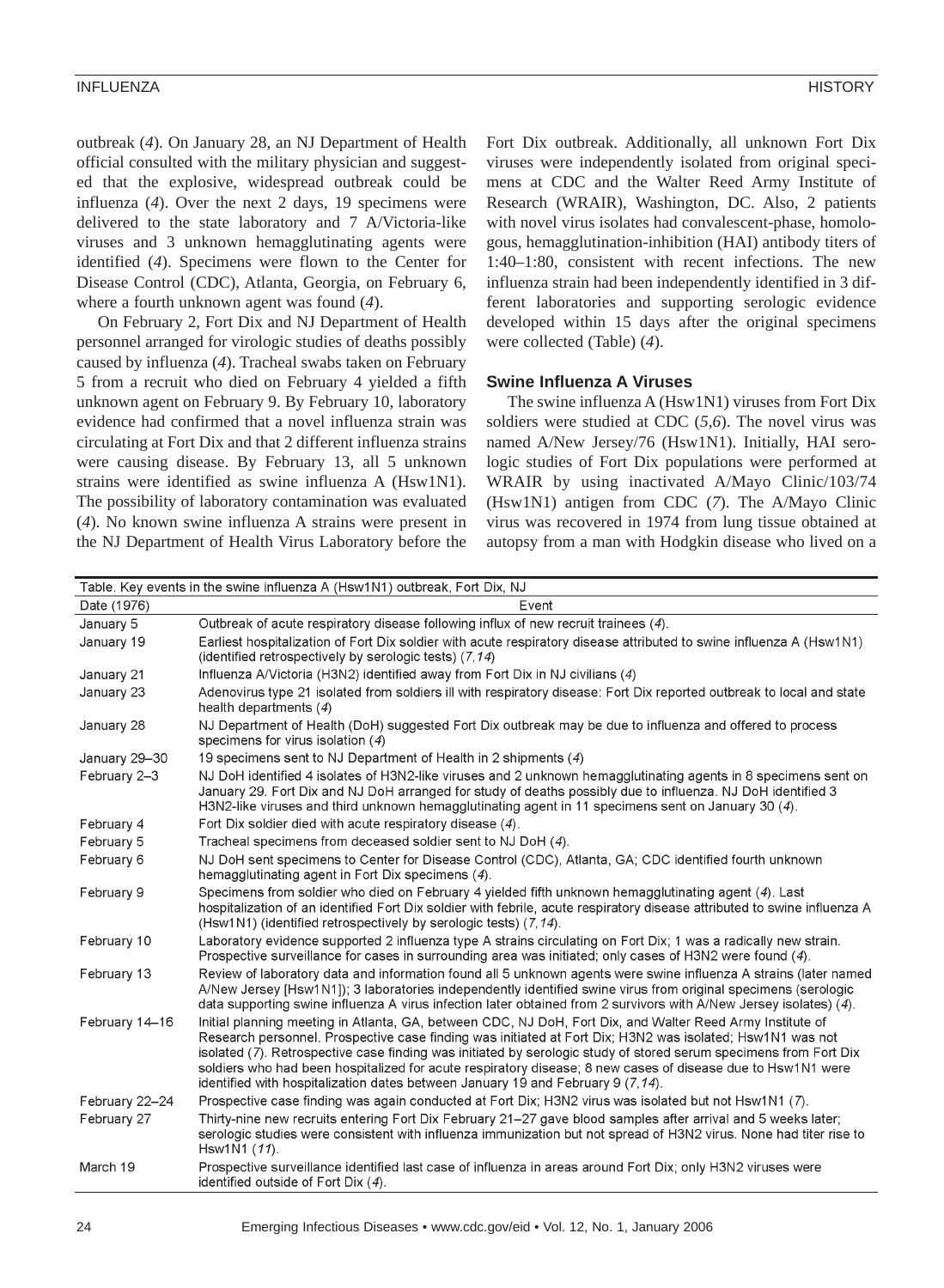swine farm (*8*). Later, CDC provided WRAIR with A/New Jersey/76 (Hsw1N1) antigen (*7*).

### **Outbreak Investigation Planning**

Outbreak investigation plans were developed quickly, and lines of communication and responsibilities were defined. Since a retrospective investigation required extensive serologic studies, a serology laboratory was established at WRAIR and operated 7 days a week. The HAI antibody test, which measured antibody to the hemagglutinin glycoprotein, was used to identify infections (*9*). Variables other than 1976 swine virus infection that might influence HAI titers were identified. Influenza A (H1N1) viruses circulated from 1918 to 1957 (*3*). Additionally, earlier military influenza vaccines (1955–1969) and some civilian formulations (1956–1958) contained swine antigens (*10*). Most basic training soldiers were in their late teens and early twenties, so few had potential exposure to military vaccines (the earlier military vaccines were available to civilian workers and soldiers' families) (*10*). Other populations were expected to have age-related antibody from infections or vaccines. Development of heterotypic antibody after vaccination or infection with contemporary H3N2 antigens was possible; populations suitable for assessing this were studied. None of the potential HAI test limitations was considered serious.

The NJ Department of Health continued to provide virus isolation services to the military (*4*). Army personnel investigated the outbreak on Fort Dix; civilian health departments defined the outbreak beyond Fort Dix. CDC provided reference laboratory support and consultation.

# **Case Finding at Fort Dix**

Case-finding was conducted prospectively and retrospectively (Table). Prospectively, throat washings were collected from patients with febrile, acute respiratory disease who were hospitalized or sought treatment at the emergency room February 14–16 (phase I,  $n = 50$ ) and February 22–24 (phase II,  $n = 45$ ) (7). Attempts were made to obtain paired serum specimens from phase I patients. Specimens were obtained from 60 basic training soldiers, 13 other military personnel, and 22 civilians. A/Victoria/75 (H3N2) virus was isolated from 34 (68%) persons during phase I and 21 (47%) in phase II (*7*). A/New Jersey/76 (Hsw1N1) was not isolated from any of the 95 patients. One of 34 (3%) persons with an A/Victoria isolate and paired serum samples had a  $\geq$ 4-fold rise in titer to A/Mayo Clinic (Hsw1N1) antigen, with an acute titer of  $\langle 1:10 \rangle$ increasing to 1:20 (*7*).

Retrospective study was made possible by an ongoing Adenovirus Surveillance Program, which collected weekly throats swabs and paired serum specimens from a sample (≈3%–6%) of basic trainees hospitalized with respiratory disease (*7*). Specimens had been sent to Army regional laboratories, and 80% of the paired serum specimens from Fort Dix trainees hospitalized between November 1, 1975, and February 14, 1976, went to Fort Meade, Maryland. Serum specimens not depleted by routine studies were stored. Stored serum specimens from 74 Fort Dix trainees were identified at Fort Meade and forwarded to WRAIR; 39 (53%) of the trainees had been hospitalized after January 1, 1976. These serum samples were initially tested against A/Mayo Clinic antigen. Serum samples with  $\geq$ 4-fold rises in titer were re-tested against A/New Jersey and A/Victoria/3/75 (H3N2) antigens (*7*). HAI titers to A/Mayo Clinic and A/New Jersey differed only slightly.

Concerns that influenza A (H3N2) infection or vaccination might stimulate antibody to A/Mayo Clinic were addressed. Four groups were studied to identify persons with  $\geq$ 4-fold heterotypic HAI antibody increases to A/Mayo Clinic. None were found in 39 Fort Dix soldiers who received influenza vaccine in February 1976 (group 1), and none were found among 27 hospitalized soldiers from posts other than Fort Dix who had  $\geq$ 4-fold rises in complement fixation (CF) antibody to influenza A (group 2) (7). In the third group,  $\geq$ 4-fold rises in antibody titers developed in 3 (8%) of 40 soldiers from Fort Dix and elsewhere who had been hospitalized with an A/Victoria isolate (*7*). In the fourth group, a single serum sample was studied from each of 168 randomly selected Fort Dix basic trainees who had received their annual influenza vaccination 3 to 4 weeks earlier (*11*). Only 4 (2%) had HAI titers  $\geq$ 1:20 to A/Mayo Clinic (11). In similar studies by others, in 0%–6% of persons, heterotypic antibody to influenza A/swine developed after infection with A/Victoria (H3N2) or influenza vaccination (*12,13*).

Since heterotypic antibody to A/Mayo Clinic seldom occurred, soldiers who were hospitalized for acute respiratory disease and showed a  $\geq$ 4-fold titer rise to influenza A (Hsw1N1) in stored serum specimens from the Adenovirus Surveillance Program were considered to have had A/New Jersey infections. Eight new cases in basic trainees were found. Three (38%) of the 8 solders also had  $\geq$ 4-fold antibody rises to A/Victoria. Therefore, 13 male, enlisted soldiers, aged 17–21 years, were identified as having had respiratory diseases resulting in hospitalization or death and an A/New Jersey (Hsw1N1) isolate or serologic conversion to A/New Jersey (case-patients). Ten had arrived at Fort Dix between January 5 and February 3, 1976. Three arrived between September 9 and December 30, 1975. Dates of onset of illness were known for 12 and were from January 12 to February 8, 1976. Hospital admissions occurred between January 19 and February 9. Autopsy findings for the only patient who died showed severe edema, hemorrhage, and mononuclear infiltrates in the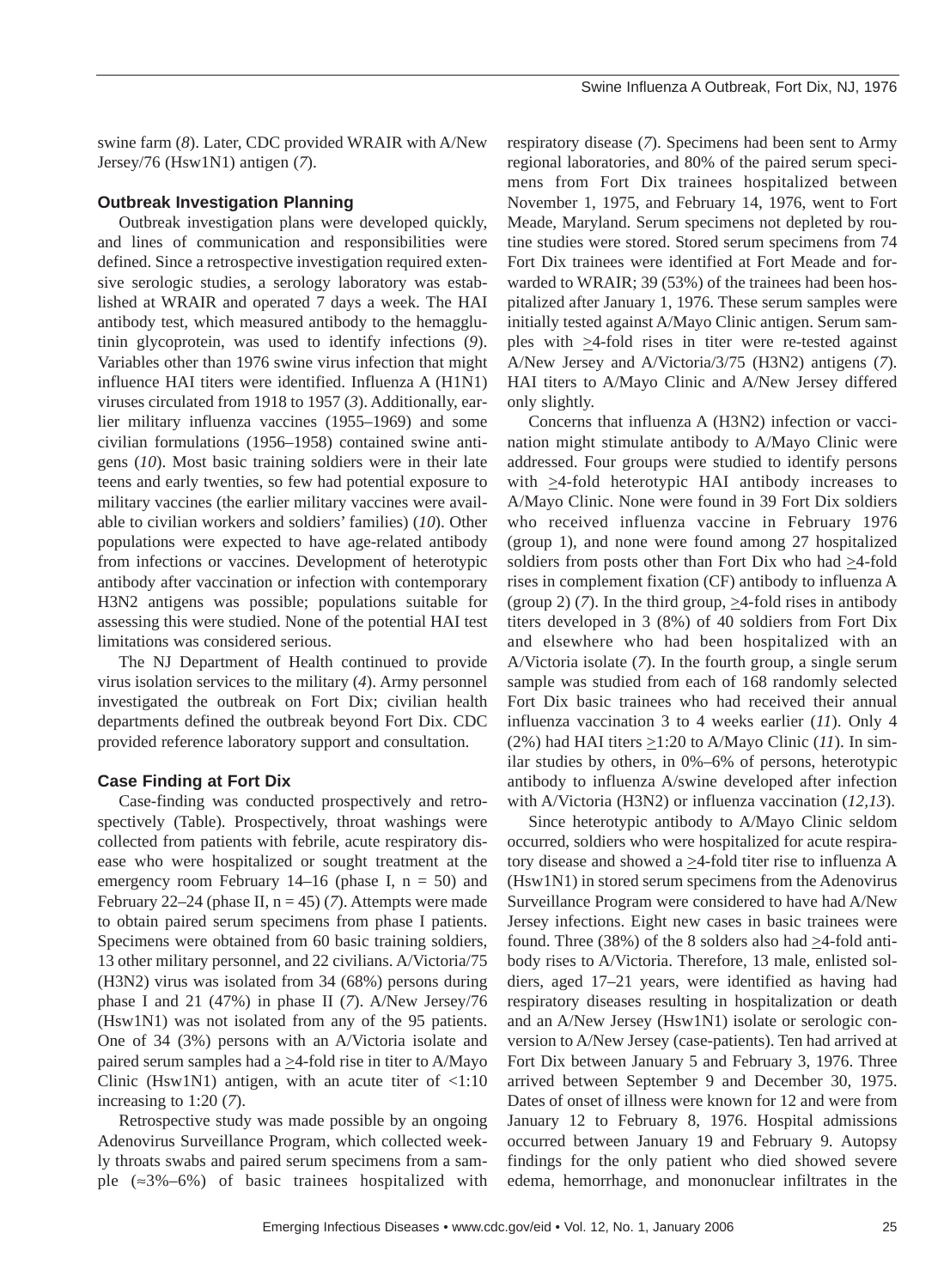#### INFLUENZA HISTORY

lungs, consistent with viral pneumonia. No preexisting disease or bacterial infection was found. Four (33%) of the 12 surviving patients had radiologic evidence of pneumonia but their clinical syndromes were similar to those described for patients with infections caused by other influenza A strains (*7*).

Twelve of the 13 patients were basic trainees; one was an office worker who had an A/New Jersey isolate (*7*). The 12 trainees were in 9 different training companies (*7*,*14*). One company had 3 patients, and 1 company had 2 patients. In these 2 companies, all patients came from the same platoon. Nine were interviewed. Except for those in the same unit, the patients were unknown to each other. All denied swine contact for 6 months before admission. No common variables in working or living environments were identified. All had contact with the Fort Dix medical care system, but care took place in 5 clinics and 2 wards. From January 19 to February 9, there were 7 days when none occupied a hospital bed (*7,14*).

# **Transmission and Illness in Units with Case-patients**

Transmission was assessed by using HAI antibody titers to A/Mayo Clinic (Hsw1N1). Sixteen of 17 contacts of the patient not in basic training, 18–43 years of age, were studied, and 4 (25%) had titers  $\geq$ 1:20 (14). One of the 9 training companies had a case-patient who completed basic training before the case was identified and was not studied. In another company with a case-patient, 13 soldiers were studied, and all had titers  $\leq$ 1:10, but their platoons were not identified. Seven companies were studied by comparing the platoon with at least 1 case-patient to other platoons in the company. Some members of all 7 platoons with case-patients had titers  $\geq$ 1:20, varying from 7% to 56% (median  $= 26\%$ ). In other platoons from these seven companies, the prevalence of titers  $\geq 1:20$  ranged from 0% to 40% (median 18%), which indicated that A/New Jersey virus transmission was not limited to 1 platoon in most companies (*14*).

Comparable samples of soldiers from the 7 companies with cases discussed above and 7 contemporary companies without cases were evaluated. Prevalences of HAI antibody titers to A/Mayo Clinic  $\geq$ 1:20 in the companies with cases ranged from 0% to 45% (median 18%) (*8*). Prevalences in the companies without cases was 0%–10% (median 4%) (*14*).

Available records permitted the identification of hospital admissions for acute respiratory disease in 6 of the 9 companies with an A/New Jersey case. From January 19 to February 9, 1976, when the A/New Jersey patients from these companies were admitted, admission rates for acute respiratory disease of  $\geq 3.0$  per 100 men per week were observed in 4 of the companies. The highest rates occurred during the week ending January 25 and ranged from 1.1 to 6.9 (median 3.4) per 100 men per week (*14*).

### **Extent of Spread and Duration of Outbreak**

The weekly formation of segregated cohorts of new recruits provided an opportunity to study the extent and duration of virus transmission. A random 9% sample of soldiers beginning basic training from January 5 to March 1 were studied for HAI antibody to A/Mayo Clinic (Hsw1N1) (*11*). The prevalence of titers  $\geq$ 1:20 by weekly cohort ranged from 0% to 19%. The 3 highest prevalences, 19%, 12%, and 9%, occurred in cohorts who started training on January 12, 19, and 26, respectively. Prevalences for 6 other cohorts ranged from 0% to 5%, with 0% prevalence in the cohorts that started training on January 5 and March 1 (*11*). Eleven of the 12 Fort Dix basic training soldiers identified as A/New Jersey case-patients also began training on January 12, 19, and 26 (*11,14*).

From February 21 to February 27, a total of 39 soldiers in the basic training reception center were studied for HAI antibody to A/New Jersey (Table) (*11*). This same group was studied 5 weeks later. All 39 had HAI antibody titers to A/Mayo Clinic <1:10 initially and at 5 weeks. The prevalence of HAI antibody titers to A/Mayo Clinic antigen was also determined in advanced training students, civilians who visited the Fort Dix Phlebotomy Clinic, installation maintenance workers, basic training instructors, military medical and veterinary personnel, and soldiers who worked in the reception center. In advanced training students and persons  $\leq$ 25 years of age, the prevalence of titers  $\geq$ 1:20 was 0%–6%, consistent with heterotypic responses. However, titers were higher in persons  $\geq$ 26 years old; most had prevalences in the range of 17% to 44%, but women and men  $\geq 51$  years of age at the Phlebotomy Clinic had prevalences of 92% ( $n = 37$ ) and 88% (n = 60), respectively (*11*).

The earliest A/New Jersey patient was hospitalized on January 19; the last identified patient was admitted on February 9 (Table) (*7*). Both were identified by serologic testing. Four of 5 patients with virus isolates were admitted on January 29 and 30. The last A/New Jersey isolate came from the soldier who died on February 4. The patient admitted on January 19 reported that his onset of illness occurred on January 12. Since no evidence was found for A/New Jersey virus at Fort Dix before January 12, the virus was likely introduced on or shortly after resumption of training on January 5. As shown by the clustering of hospital admissions, the A/New Jersey outbreak peaked during late January and tapered off in early February. The absence of any indication of the A/New Jersey virus in the cohort beginning basic training on March 1 and in the reception center group who gave blood samples from February 21 to February 27 and 5 weeks later supports the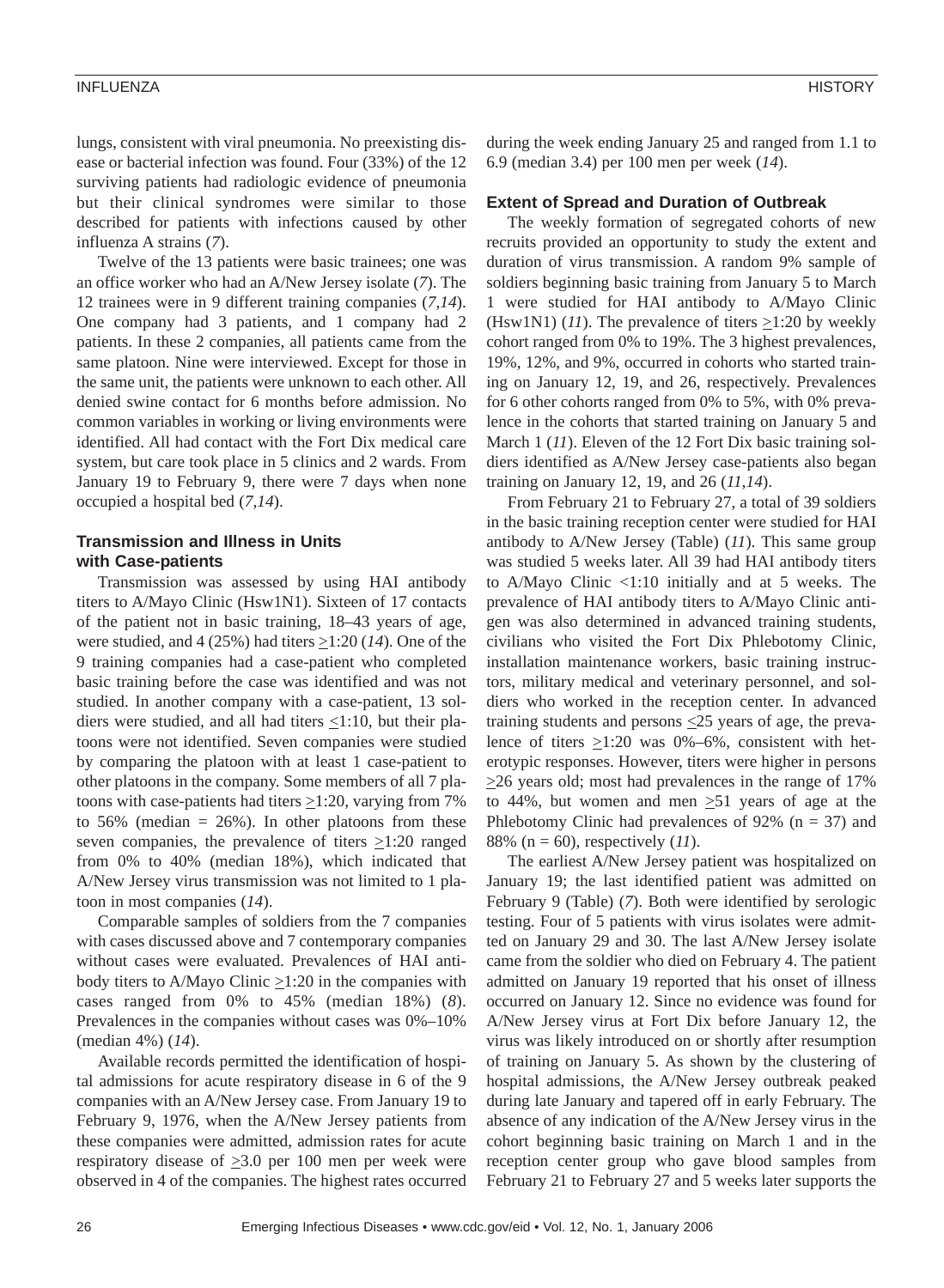conclusion that A/New Jersey disappeared in February (Table) (*11*).

To understand the relationship of the A/Victoria and A/New Jersey/76 (Hsw1N1) outbreaks, serum specimens from the 9% sample of soldiers who began basic training from January 5 to March 1 were also studied for HAI antibody to A/Victoria. The geometric mean titers to A/Victoria  $\geq$ 1:10 for cohorts beginning training on January 5 and January 12 were 1:56 and 1:53, respectively. The geometric mean titers then increased to 1:114 in the cohort that started on February 2, peaked at 1:120 in the cohort that began on February 9, remained high at 1:109 for the February 16 cohort, and then returned to baseline (*11*). Thus, the A/New Jersey outbreak likely started in early January and peaked in late January, followed closely by the A/Victoria outbreak.

Even though A/Mayo Clinic titers  $\geq 1:20$  were seen in Fort Dix populations other than basic trainees, the prevalences in young people were very low, consistent with heterotypic antibody. Higher prevalences in older persons could have been related to earlier influenza A (H1N1) infections or vaccinations with vaccines that contained swine influenza antigens (*10*). The high titers to A/Mayo Clinic in these groups could not be related to illness, vaccination, or swine contact (*11*). When the serologic data were extrapolated, the total number of A/New Jersey infections in Fort Dix basic trainees was ≈230 when contacts of all 13 case-patients were considered and ≈142 when only virologically confirmed cases were considered true cases (*11,15*).

#### **Case Finding beyond Fort Dix**

Influenza A/Victoria-like strains had been identified in New Jersey as early as January 21, 1976. By the end of January, the state had investigated reports of high employee and student absenteeism and a hospital outbreak. Patients in all episodes were sampled by using virus isolation and serologic testing. All laboratory reports indicated A/Victoria virus infections (*4*).

Starting February 10, arrangements were made to study febrile respiratory disease patients at McGuire Air Force Base (adjoining Fort Dix) and at hospitals, emergency rooms, and physicians' offices in the Fort Dix vicinity. Medical examiners were told to obtain specimens from possible influenza patients and surveillance was increased statewide. From January 9 to March 19, infection with influenza A/Victoria virus was documented in 301 persons by virus isolation (151 persons), CF or HAI serology (113 persons), or both (37 persons). Cases in New Jersey came from 19 of 21 counties, McGuire Air Force Base, and Lakehurst Naval Training Center. Delaware had 19 cases, including 5 from Dover Air Force Base. From January 31 to March 17, 10 civilian deaths in New Jersey were attributed to influenza. Influenza A/Victoria (H3N2) was isolated from all 10 patients (*4*).

The numbers of isolation and serologic specimens tested and the percentages positive for A/Victoria were consistent with an outbreak that began quickly in January and declined in late February to early March. No influenza cases were identified after March 19; influenza A/New Jersey was never isolated outside Fort Dix (Table) (*4,7*).

Among patients with serologic evidence of influenza, HAI antibody responses to both A/Victoria and A/New Jersey were studied in 134. Six (4%), aged 22 to 71 years, had  $\geq$ 4-fold HAI rises in titer to both viruses (4). In the absence of any association with swine influenza A virus, the A/New Jersey titers were attributed to A/Victoria infections.

#### **Summary and Speculation**

A/New Jersey/76 (Hsw1N1) was likely introduced into Fort Dix early in 1976, after the holidays (*15*). The virus caused disease with radiologic evidence of pneumonia in at least 4 soldiers and 1 death; all of these patients had previously been healthy (*7,15*). The virus was transmitted to close contacts in the unique basic training environment, with limited transmission outside the basic training group. A/New Jersey probably circulated for a month and disappeared. The source of the virus, the exact time of its introduction into Fort Dix, and factors limiting its spread and duration are unknown (*15*).

The Fort Dix outbreak may have been a zoonotic anomaly caused by introduction of an animal virus into a stressed population in close contact in crowded facilities during a cold winter. However, the impact of A/New Jersey virus on this healthy young population was severe in terms of estimated infections, hospitalizations, and duration of the outbreak.

If the outbreak was more than an anomaly, why did it not extend beyond basic trainees? Several factors merit consideration. Contact between basic trainees and others was limited. Moreover, a swine influenza antigen was included in annual military influenza vaccine formulations from 1955 through 1969 (*10*). The high antibody titers to A/Mayo Clinic antigen observed with increasing age in the Phlebotomy Clinic population may reflect earlier influenza A (H1N1) infections or vaccine exposure and some protection (*11*). Also, competition between A/New Jersey and A/Victoria viruses must be considered. The A/Victoria virus spread widely and may have limited the impact of A/New Jersey virus with its lesser ability for human transmission.

Could the Fort Dix outbreak have resulted from interaction between swine influenza A and A/Victoria viruses? A/Victoria transmission occurred in New Jersey before A/New Jersey was identified at Fort Dix. Is it possible that